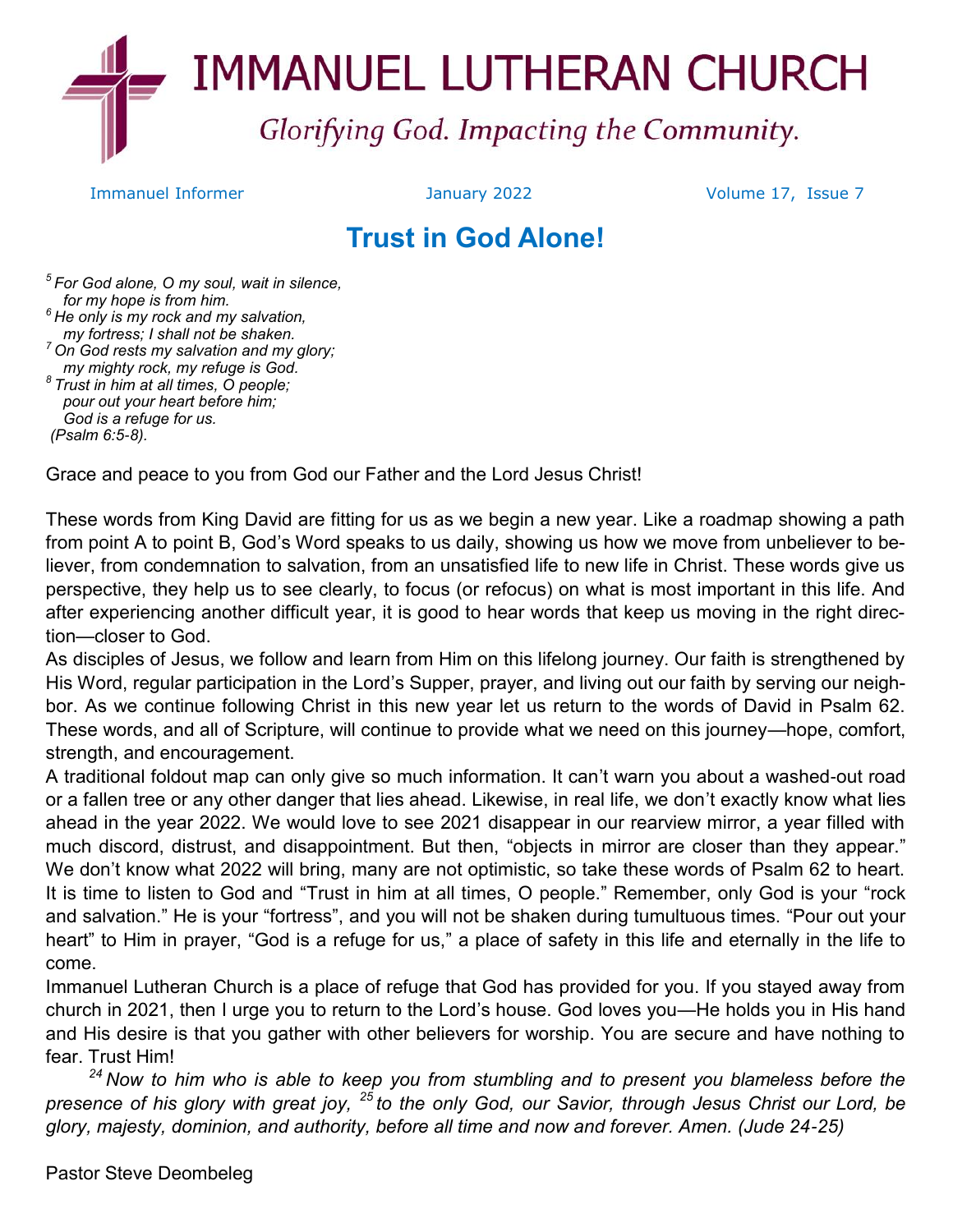

**Cash & Online Donations:**  $$1,250 + $50$  in gift cards **New Grants Written:** 0 **Pending Grant Applications:** 1 **New Distribution Partnerships:** (2) Resurrection Lu-

theran Church-Rockford, Danville Penitentiary **New Donation Partnerships:** National Food Group, Project 22:9, Costco-North Riverside, Great American Bagels-Western Springs & Westmont, People's Resource Center (PRC), Care For Real-Chicago, St. Barbara's Food Pantry-Brookfield.

# **PYHT Food Distributions & Activity: Summary, December 2021**

**In-Kind Food Donations: 37 deliveries and donation pickups A NEW RECORD**

**PYHT Pop Up-Pantry Families Served: Dec. 11th** 112 **Christmas**

#### **PYHT Pop Up-Pantry Individuals Served: Dec. 22nd** 105 **Christmas**

**PYHT Food Relief Agencies-Ministries Served:** Hope Chicago Church & Academy, Inner City Impact, Youth Crossroads, Westchester Food Pantry, Lyons Church, St. Matthew's Soup Kitchen, Leyden Township Food Pantry, Immanuel-DesPlaines, St. Paul-Oak Lawn, BEDS Plus-LaGrange, Housing Forward, Food Rescue US, Breakfast with Baby -Carol Stream, LaSalle Street Church, Fight2Feed, Village of Hillside, Christ the King-Chicago, Lombard Food Pantry, Chicago Heights Pantry, Resurrection Lutheran Church-Rockford, City of Rockford, Danville Penitentiary. **Volunteer Hours:** 322 **A NEW RECORD** 

**Food Donations Rcvd. & Re-Distributed: 109,000 lbs! A NEW RECORD Mobile Food Pantry Events:** 2+ **Total Families Served this month: 217 families, 859 individuals A NEW RECORD Volunteer Stipends Paid Out:** \$600, \$125 (gas cards) **A NEW RECORD**

# **Special Thanks to our Corporate Donors and Food Relief Partners:**

*We are grateful for the support of the following organizations that provided food donations, trucking services, Holiday treats, reusable grocery*  bags, volunteer crews, monetary gifts, and prayers: Food Rescue US, Elmhurst Food Pantry, Sysco, Costco, United & Delta Airlines, Give-*N-Kind, Lutheran Church Charities, Knights of Columbus, NID-LCMS Staff, RG Transportation, Veterans Distribution, St. Barbara's Food Pantry, Peoples Resource Center, Jewel/Osco, Oak Street Health, Brookfield Zoo, Trinity Trailblazers-4-H, Ali Wessal Services.*

**PYHT has a Sponsor!** Official sponsorship of our Pantry will begin January 2022 with Oak Street Health. During pantry days a representative will greet and assist any patrons with health care needs and questions and in exchange will provide monetary support as well as re-usable grocery bags. Staff from Oak Street Health have been helping with traffic control on pantry days and passing out literature the past 2 months. Please pray that this new partnership works well and helps us make a bigger community impact.

**Food Rescue US:** Behind the scenes there has been a lot of activity in our Food Rescue and re-distribution efforts around Cook County. We have set a new record in pounds of food received and redistributed in a single month, thanks to Ali Wessal Services/Food Pantry, owner of a box truck with liftgate, and our donors Michael Lewis Co., Costco, Sysco & Imperfect Foods. Ali helped us pickup and deliver 98,000 lbs of donated food in November and December.

## **Grant Opportunities:**

Faith in Place has released a new food relief grant available to houses of worship for \$7,000, applications are due 1/30/22, we were awarded a \$1200 grant from them last year, we will re-apply.

## **Volunteers Needed-March:**

In March we will need volunteers to **pick-up our Costco-Melrose Park food donations** while Jayne is on vacation, every Thursday between 10am-noon, SUV required. Drop-off at Church or delivery to Westchester Food Pantry. Also, **Volunteer Pantry Director Needed** for March 12th Pantry Day.

## **No Longer Down-in-the-Dumpster:**

Thanks to Tom & Joanna Czubernat for changing our waste removal service and providing the Pantry with their own trash/recycling dumpsters and saving the church some money. Great Stewardship Move!!

## **Carpet Cleaning?**

We are endeavoring to raise some funds to clean the Narthex carpeting, the pantry has put quite a bit of wear and tear on it, especially near the entrances. Please let us know if you can get an estimate for cleaning and let us know when so we can alter our deliveries and pickups that week.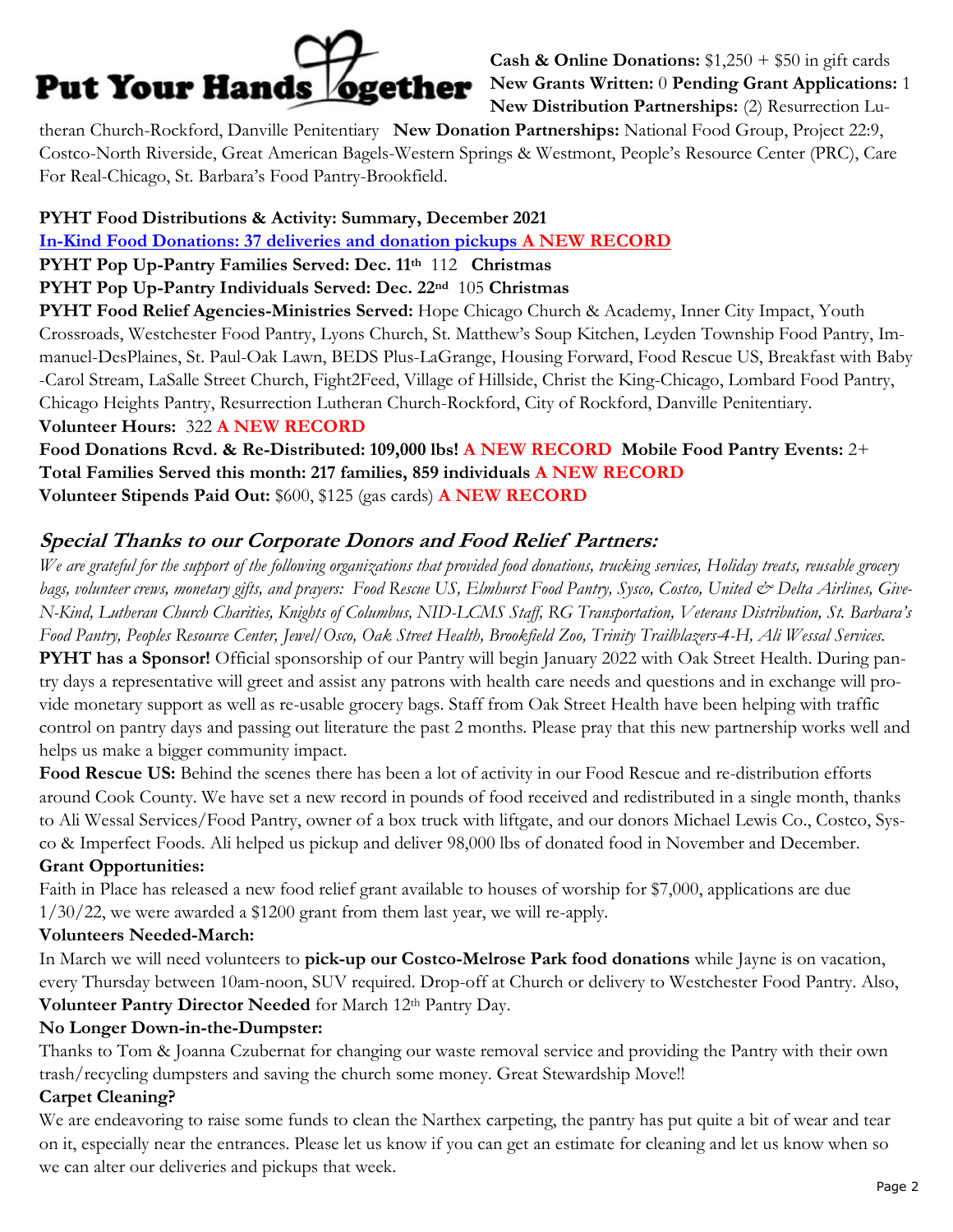# **Blessings on your Stewardship Journey Page 3**

# **Stewards Living with Purpose**

In the book of Psalms, King David wrote, *"The Lord will fulfill His purpose for me"* (Psalm 138:8). In spite of David's sinful life and the difficulties he had with Saul and Absalom, the Lord fulfilled His purpose for David. Just as God had a purpose for David, so He has for us as well. Have you given much thought to what purpose God may have for your life? By grace, we understand that we were created for God's purpose, not ours.

One important purpose God gives His people is to care for His creation and His people. We are given the honor to be His stewards. Stewards care for all that God entrusts to us according to His will. As His stewards, we understand that He is the creator and owner of all things. When we responsibly care for the earth and provide for His people both physically and spiritually, we honor God as His stewards,

God's Word reminds us that by nature we are sinful fallen people who are spiritually dead and unable to accomplish the purpose that God has designed us to do. The Apostle Paul tells us that *"We once lived in the passions of our flesh, carrying out the desires of the body and the mind, and were by nature children of wrath, like the rest of mankind. But God, being rich in mercy, because of the great love with which He loved us…made us alive together with Christ…"* (Ephesians 2:3-5). The only way we can do anything to please Him and to live with a God-pleasing purpose is to be recreated by the Holy Spirit and to be converted into new people in Christ (2 Corinthians 5).

As people of faith, our purpose is not to live for ourselves but for Jesus Who *"died for all, that those who live might no longer live for themselves but for Him Who for their sake died and was raised"* (2 Corinthians 5:15). In our lives as stewards, we can, with God's help, put Him first in all things. *"So, whether you eat or drink, or whatever you do, do all to the glory of God"* (1 Corinthians 10:31). When we serve, let us serve *"by the strength that God supplies—in order that in everything God may be glorified through Jesus Christ"* (1 Peter 4:11).

Thomas Carlyle, an historian and author, wrote, "The man without a purpose is like a ship without a rudder—a waif, a nothing a no man." We need purpose in order to have meaning for our lives. We are blessed because in Christ we have purpose for living. May we all thank God that He has given us faith and wisdom to understand that our purpose in life is to give Him glory, honor, and service.

## **ALL THAT YOU ARE, HAVE, AND HOPE TO BE ARE GIFTS FROM GOD.**

"Every good gift and every perfect gift is from above, coming down from the Father of lights…" (James 1:17).

Jesus said that He *"came not to be served, but to serve, and to give His life as a ransom for many"* (Matthew 20:28). During His time on earth, Jesus healed the sick, gave food to the hungry, confronted the wicked, and comforted the despairing. Jesus also calls us to serve rather than to be served. We are encouraged to follow Him in paths of service. As God's people, we are called to love God with all of our hearts, souls, and minds and to love our neighbors as ourselves (Matthew 22:37). The key to our service is to live with an attitude that is God-centered. With God as our focus, we will want to love and serve Him and others.



#### **REMEMBER TO PRAY**

**If you have a prayer request, please call the pastor in the church office (708-562-5590). We are praying for you! Please notify the office when circumstances of your request change or when the Lord answers your prayers. We want to rejoice with you and thank the Lord.**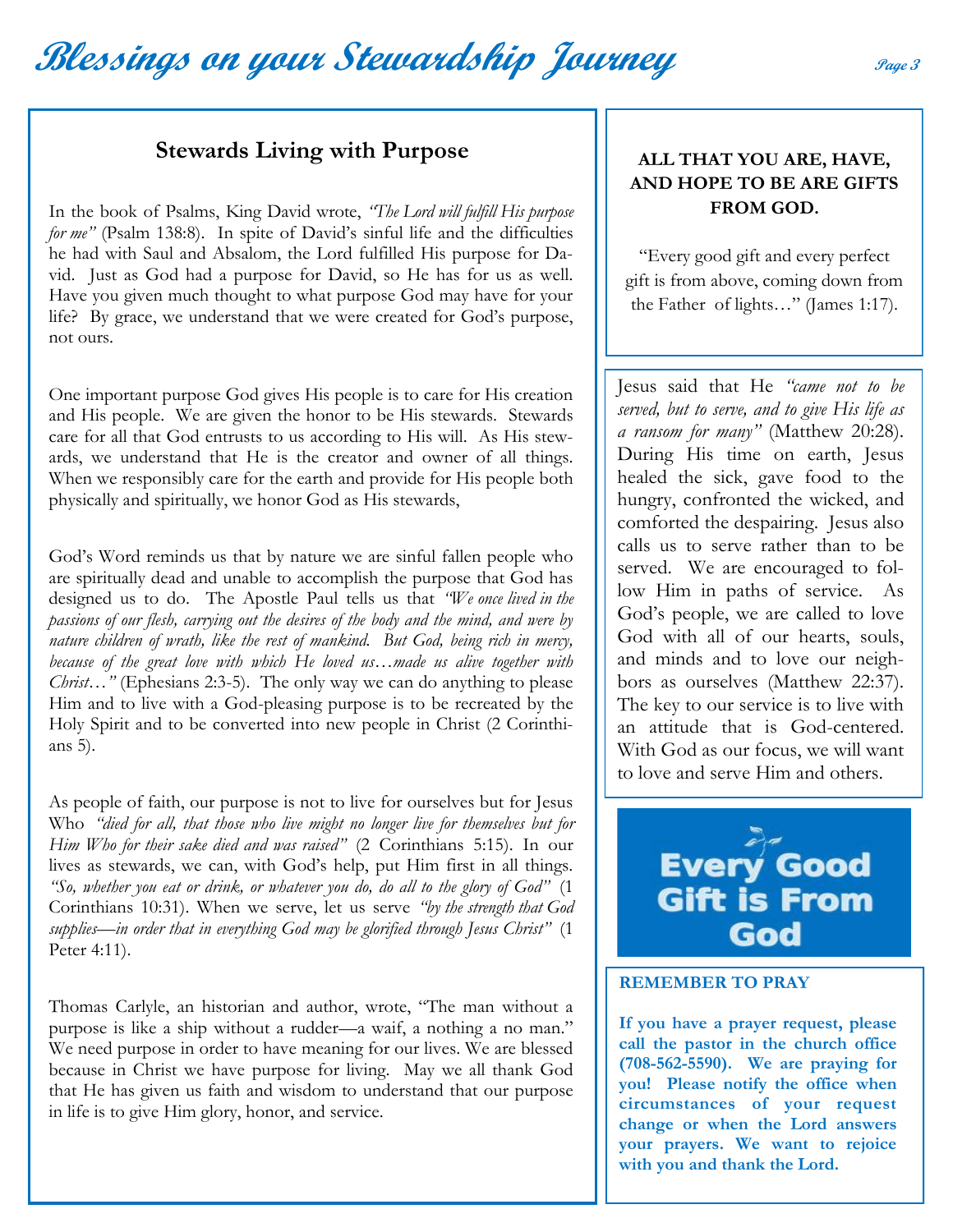# **Immanuel Christian Academy**

# Make God a Part of Your Resolutions Valerie Winston

At the end of every year people make resolutions for the coming year. They want to try to develop new habits or quit bad habits. They might want to eat healthier, lose weight, get more exercise, get organized, get a better job and so forth. But for many those resolutions fail. Part of the failure lies in focusing on the outcome and not on how to get to that outcome. The other part of the failure is not including God as part of the resolution.

A resolution is a firm decision to do or not to do something. A resolution is much like a plan or a goal. When you plan or set a goal, you need to also have a way to achieve that plan or goal. As Christians we know that God should always be a part of the plan. Jeremiah 29:11 tells us that God has a plan for us. Jeremiah 33:3 says, "Call to me and I will answer you and tell you great and unsearchable things you do not know." Isaiah 55:6 says, "Seek the Lord while he may be found; call on Him while He is near."

Just as we want to plan for ourselves, God also has a plan for us. He lets us know that all we need to do is call on Him for help. When we make a resolution, we may start out with enthusiasm, but if God is not a part of that plan, that enthusiasm will be lost. God should always be a part of any resolution that we make. There should be a daily commitment to focus on Him before we focus on anything else. God should always be at the top of our resolution list. And even if you don't make a resolution to change some aspect of our life, you should resolve to make sure that God is always a part of your daily life.

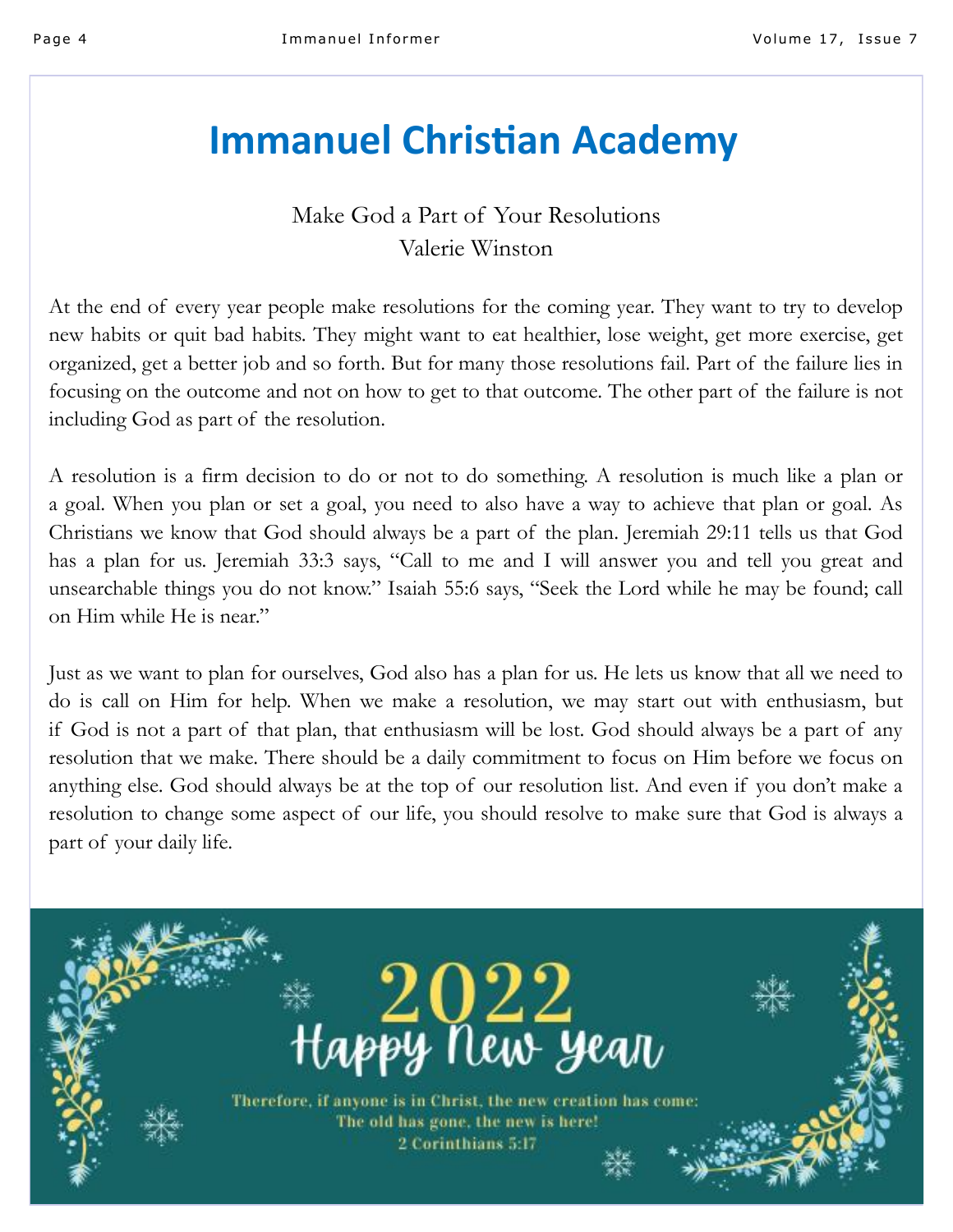

Thank you to everyone who participated in the Christmas poinsettia purchase. We hope you or the recipient of your plant enjoys it for many weeks. Long after the other decorations are put away, it will continue to be a living reminder of the celebration of our Savior's birth. - The Altar Guild

The Thrivent Choice<sup>®</sup> program encourages benefit members to recommend where Thrivent Financial distributes an amount of its charitable grant funds. Members make their recommendation by directing Choice Dollars to enrolled nonprofit organizations, including churches. Many members of Immanuel have qualifying Thrivent accounts. Depending on the type of account, the amount directed ranges between \$25 and \$5,000. If members do not pick a charity, Thrivent directs the money. If you have a qualifying Thrivent account, please consider directing funds to Immanuel! Call 1-800-847-4836 and say "Thrivent Choice" or visit [https://www.thrivent.com/what](https://www.thrivent.com/what-we-offer/generosity/thrivent-choice.html)-we-offer/generosity/thrivent-choice.html

# **SCHOOL ANNUAL FUND**

To support the school with an Annual Fund Donation, please make checks payable to Immanuel and write Annual Fund on the memo line or give online through Realm. <https://onrealm.org/ilchillside/give/appeal2021>

# You shop. Amazon gives.

Amazon donates 0.5% of the price of your eligible **AmazonSmile** purchases to the charitable organization of your choice. AmazonSmile is the same Amazon you know. Same products, same prices, same service. Support your charitable organization by starting your shopping at **<smile.amazon.com>** today!

**Shop with Scrip -** Scrip fundraising is a no-selling program that enables families to raise money for their church or school. Scrip is just another way to pay for everyday purchases using gift cards in place of cash, checks, and



credit cards. You purchase gift cards from your organization at face value, and your coordinator orders those cards from Great Lakes Scrip Center at a reduced price. The difference is an instant rebate for Immanuel. It's that simple! Order Forms are in the church hallway or enroll online:

www.shopwithscrip.com Enrollment Code: 9D337C6F55761

# Order Market Day Today!

Market Day is back and with home direct delivery! Register at [www.marketdaylocal.com](http://www.marketdaylocal.com/?fbclid=IwAR3iwvQm_DDk7Q0XHZjxNPgKliXIVTSPsG4VpHMGe4TqhBMh8x31sRQ-eAQ)  Choose Immanuel Christian Academy - Hillside as your organization.

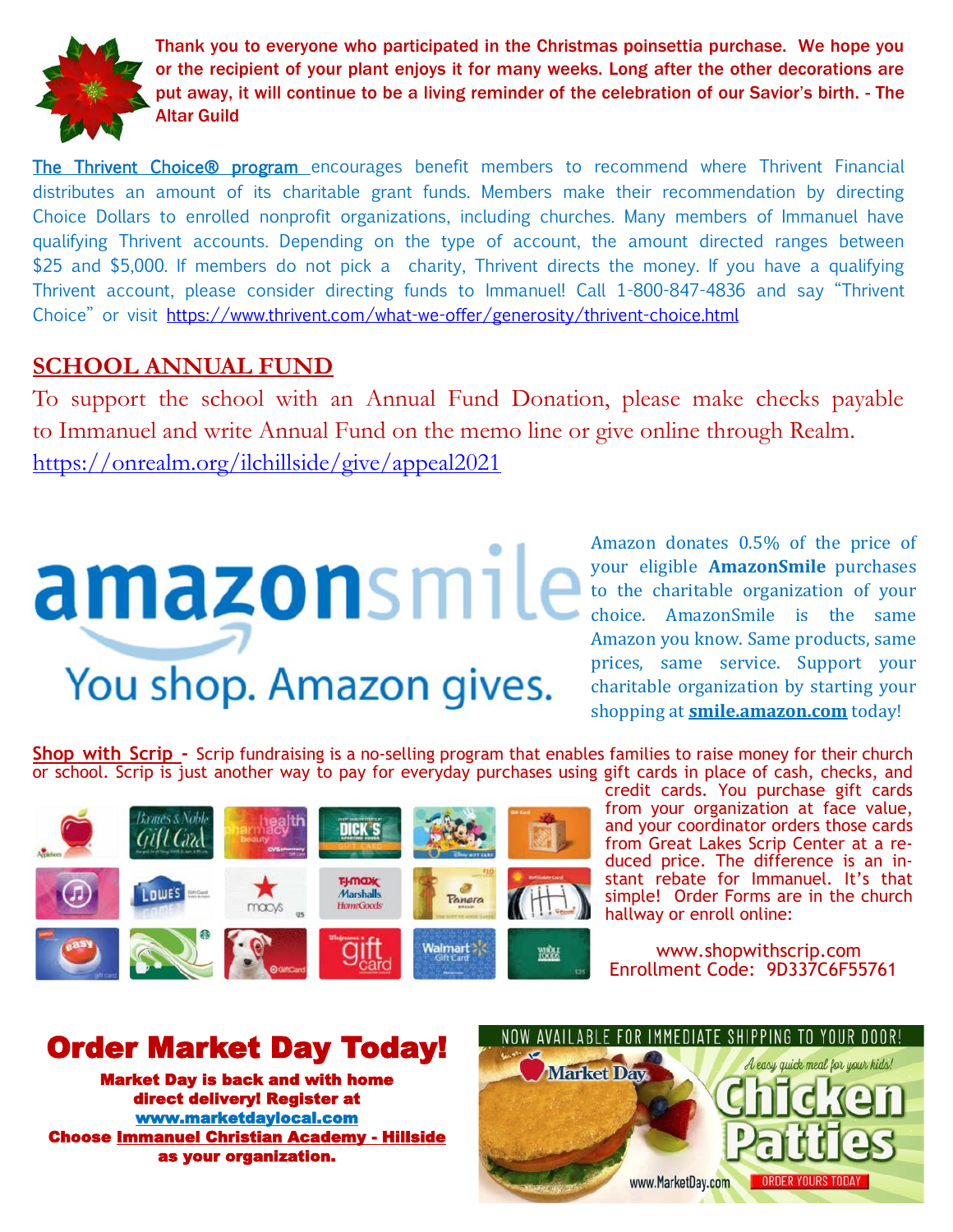*Everything written in the Scriptures was written to teach us, in order that we might have hope through the patience and encouragement which the Scriptures gives.* Romans 15:4

#### **Getting the Most Out of Your Daily Bible Reading**

As you read the Bible each day, allow the Scriptures to speak to you. This daily "dialogue " between you and the biblical text will reveal new understandings about God, and about yourself.

# **January**

| 1 Luke 1:57-66    | 15 Romans 5:1-21      |
|-------------------|-----------------------|
| 2 Luke 1:67-80    | 16 Romans 6:1-23      |
| 3 Luke 2:1-20     | 17 Romans 7:1-20      |
| 4 Luke 2:21-40    | 18 Romans 7:21-8:17   |
| 5 Luke 2:41-52    | 19 Romans 8:18-39     |
| Epiphany          | 20 Romans 9:1-18      |
| 6 Luke 3:1-20     | 21 Romans 9:19-33     |
| 7 Luke 3:21-38    | 22 Romans 10:1-21     |
| 8 Romans 1:1-17   | 23 Romans 11:1-24     |
| 9 Romans 1:18-32  | 24 Romans 11:25-12:13 |
| 10 Romans 2:1-16  | 25 Romans 12:14-13:14 |
| 11 Romans 2:17-29 | 26 Romans 14:1-23     |
| 12 Romans 3:1-18  | 27 Romans 15:1-13     |
| 13 Romans 3:19-31 | 28 Romans 15:14-33    |
| 14 Romans 4:1-25  | 29 Romans 16:17-27    |
|                   |                       |

**Set aside time** to read the bible on a daily basis. **Find a quiet place** to read and reflect on each day's reading. **Begin with prayer**, asking God for guidance and blessing.

# **For the Record**

Deaths



December 27, Irene Niko

# JANUARY BIRTHDAYS

- 01 Roger Brabant
- 06 Lynda Nickl
- 10 Brett Willis
- 12 Toni Mooney
- 13 Steve Hardy
- 15 Marisa Perez
- 19 Lois Boese
- 20 Dorothy Westphal
- 22 Michelle Weeks
- 25 Jennifer Bettin
- 28 Randy Weeks
- 30 Bob Westphal

# **A Month of Prayer**

The fellowship of prayer consists of caring people who pray daily for members in the church. Members and their families will be listed in alphabetical order each month. Please pray for both their known and unknown needs.

- 1. Pena Family
- 2. Perez Family
- 3. Annelies Pitz
- 4. Lynn Rand
- 5. Susan Redis
- 6. Gloria Rubietta
- 7. Joan Rundgren
- 8. Karen Sierawski
- 9. Jayne Siou
- 10. Rose Slagle
- 11. Daniel Stallings
- 12. Rita Stallings
- 13. Svec Family
- 14. Thomas Family (Chris, Katie, Braydon, Carson)
- 15. Thomas Family (Rick, Paris Zariah, Regan)
- 16. Lisa Tipples
- 17. Lance Turner
- 18. Wayne & Debbie Valentino
- 19. Thy & Sarah Vu
- 20. Patricia Washington
- 21. Marilyn Weeks
- 22. Randy & Michelle Weeks
- 23. The Welch Family
- 24. Dorothy Westphal
- 25. Philbert Wilcox Sr.
- 26. Philbert Wilcox Jr.
- 27. Brett Willis
- 28. Valerie Winston
- 29. Vern Witt
- 30. Harold Zedler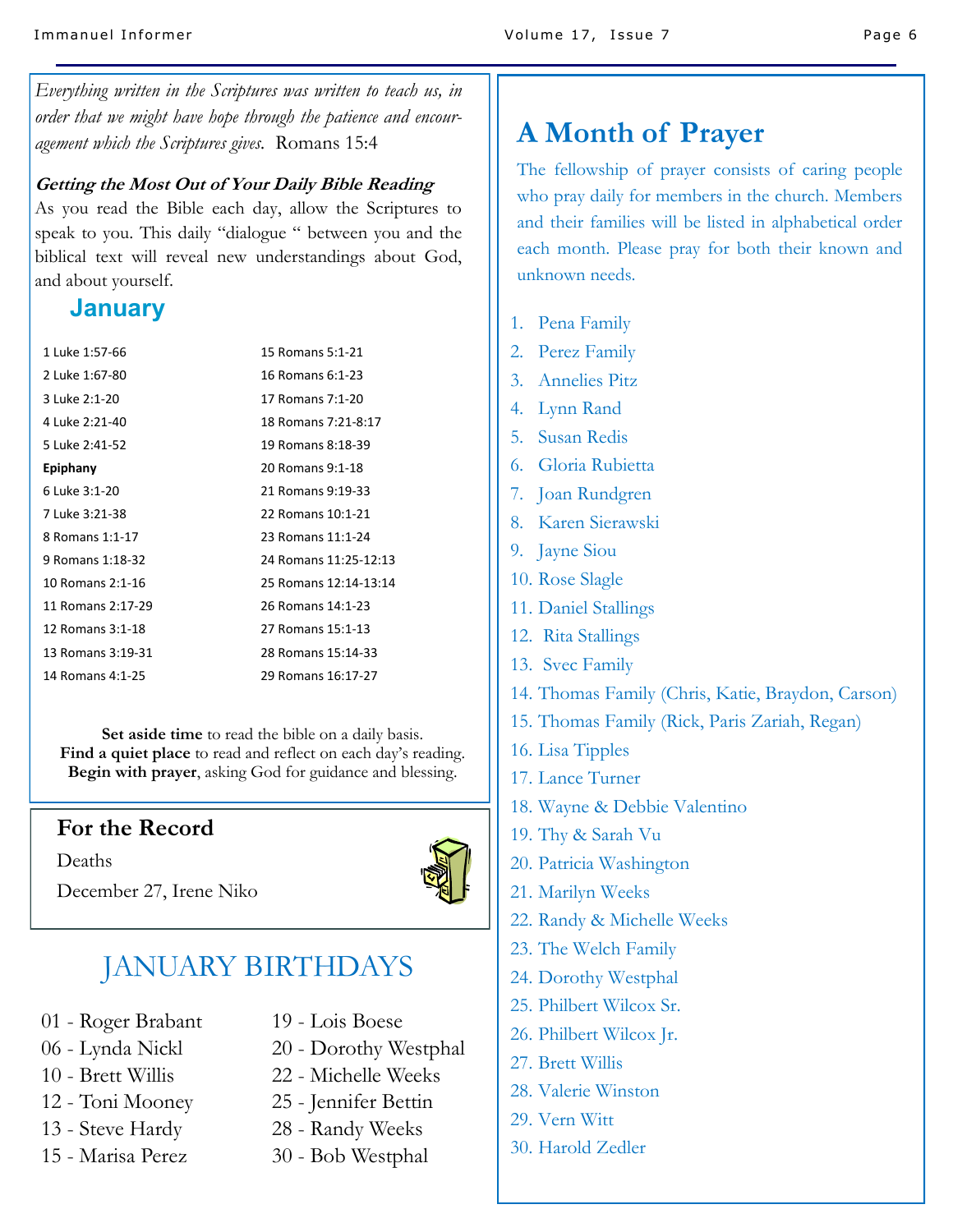| 6          |
|------------|
| 6          |
|            |
| $\bigcirc$ |
| 6          |
|            |
|            |
|            |
|            |
|            |
| 6          |
|            |
|            |
|            |
|            |
|            |
|            |
|            |

Sun

Tue

Mon

Wed

**Sun Mon Tue Wed Thu Fri Sat** Thu

Fri

Sat

| New Year's Day | PYHT Pantry<br>$11$ am - $1$ pm<br>8                                                     | $\overline{5}$                                                                              | 22                                                                                | 29                                                             |                                                                      |
|----------------|------------------------------------------------------------------------------------------|---------------------------------------------------------------------------------------------|-----------------------------------------------------------------------------------|----------------------------------------------------------------|----------------------------------------------------------------------|
|                | Remote Learning<br>7pm Adult<br>Volleyball                                               | Remote Learning<br>$\overline{1}$                                                           | 7pm Adult Volley-<br>ball<br>$\overline{21}$                                      | 28                                                             |                                                                      |
|                | 7:30pm Adult Choir Remote Learning<br>$6 - Epiphany$<br>Remote Learning<br>Practice<br>S | Remote Learning<br>13<br>7:30pm Adult Choir<br>Remote Learning<br>Practice<br>$\frac{2}{3}$ | 20<br>7:30pm Adult Choir<br>Practice<br>19                                        | 27<br>7:30pm Adult Choir<br>Practice<br>$\frac{8}{2}$          |                                                                      |
|                | Learning Materia<br>3pm Remote<br>No School<br>Pickup                                    | Remote Learning<br>Ξ                                                                        | In Person Classes<br>Resume<br>$\frac{8}{18}$                                     | 25                                                             |                                                                      |
|                | No School                                                                                | Remote Learning<br>$\overline{10}$                                                          | 17 - Martin Luther<br>King Jr. Day<br>No School                                   | $\overline{24}$                                                | 31                                                                   |
|                | 10:45 Coffee hour<br>11:15 Bible Study<br>9:30am Worship<br>HC                           | 10:45 Coffee hour<br>9:30am Worship<br>11:15 Bible Study<br>9 - Scrip Orders<br>Due         | 10:45 Coffee hour<br>11:15 Bible Study<br>9:30am Worship<br>HC<br>$\overline{16}$ | 10:45 Coffee hour<br>9:30am Worship<br>11:15 Bible Study<br>23 | 10:45 Coffee hour<br>11:15 Bible Study<br>9:30am Worship<br>HC<br>30 |